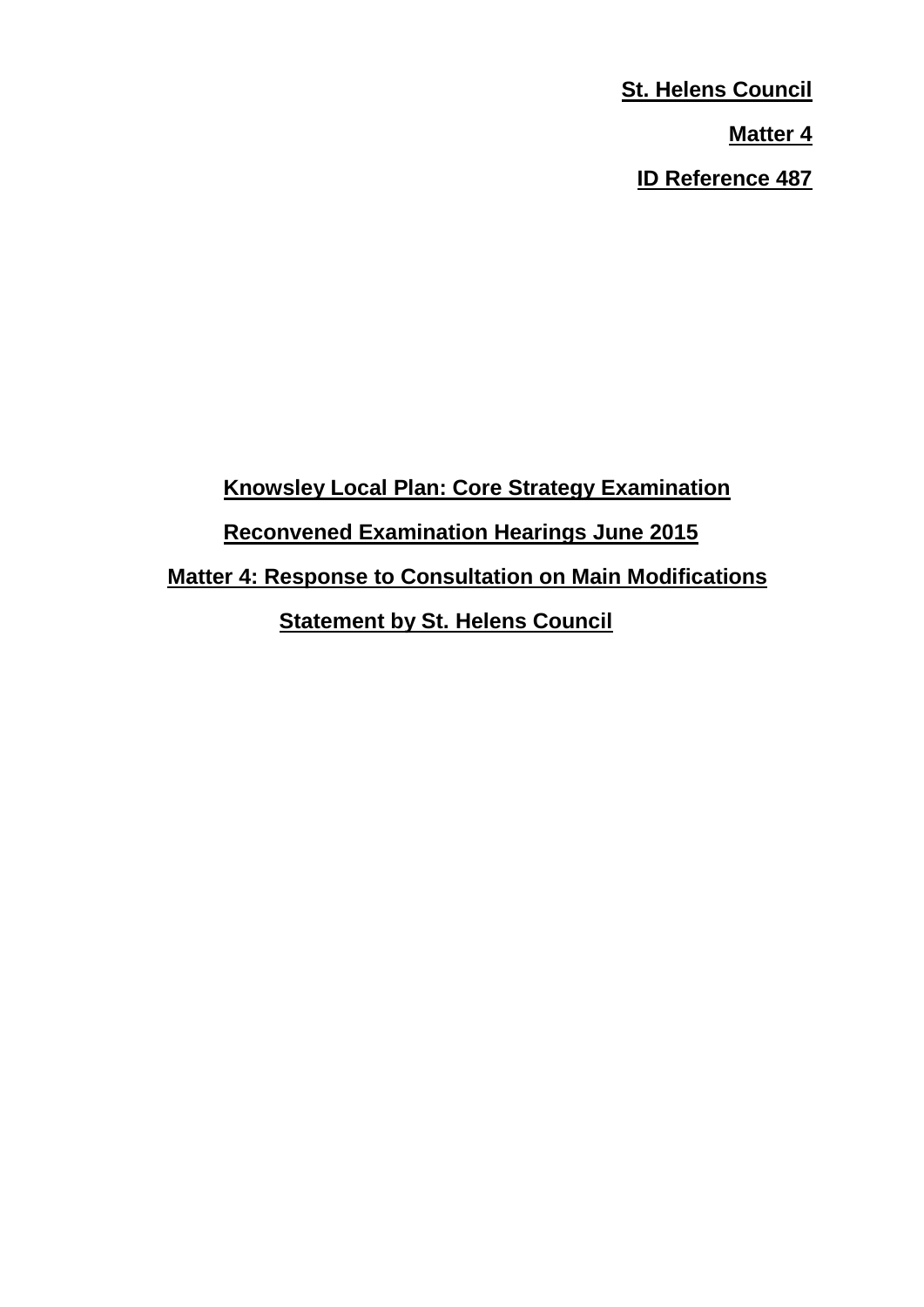## **Background**

This statement to the Examination in Public (EiP) reflects a representation previously made by St. Helens Council on the Knowsley Local Plan: Core Strategy – Proposed Modifications in November 2014. Since the Proposed Modifications consultation in November 2014 St. Helens Council has been engaged in discussions with Knowsley Council seeking to address the issues regarding highways and education raised in the representation.

## **Issue 4.4: Are further adjustments to the wording of the following policies necessary … b) SUE 2a-2C?**

St. Helens Council is broadly in support of the Knowsley Local Plan: Core Strategy and understands that Knowsley cannot meet all of its housing need in the urban area based upon its identified housing need, and therefore Sustainable Urban Extensions (SUEs) are required. However the proposed modifications to the Local Plan: Core Strategy, which seek to allocate SUEs as specific land allocations rather than strategic locations, as originally proposed in the Submission version of the Local Plan: Core Strategy, have caused concern. The earlier release of such sites before all the issues are fully examined and resolved is of concern. These issues have been deferred to a Supplementary Planning Document but the timescale of that is beyond the adoption of the Core Strategy. The Council is particularly concerned about the potential adverse impacts the South Whiston and Land South of M62 SUE could have on infrastructure within St. Helens Borough, given the close proximity of the SUE, which runs along the south western boundary of St. Helens.

## **Education**

Policy SUE 2c, part 2d, requires the need for development proposals for the South of Whiston and Land South of M62 SUE to consider the requirement for a primary school of an appropriate scale to meet the needs arising from the SUE and St. Helens Council supports this policy requirement. However, the Council is concerned that given the close proximity of the SUE to St. Helens, and the popularity of schools in St. Helens in that locality, that it will also place significant pressure on secondary school places within St. Helens and in particular at Rainhill High School. The Council is concerned that children from St. Helens who live in the catchment area for Rainhill High School will be displaced, which could have capacity implications for other secondary schools within the Borough.

St. Helens Council would therefore propose the following changes to SUE 2c, part 2d:

"Key infrastructure and services, including consideration of requirements for *a*  new local retail *centre provision***, and a** primary school of appropriate scale to meet needs arising from the site, *and a contribution toward secondary school provision both within Knowsley and St. Helens* and/or appropriate financial contributions to meet these needs off-site."

## Highways

Policy SUE 2c, part 2a, requires the need for development proposals for the South of Whiston and Land South of M62 SUE to consider the need for traffic mitigation measures to